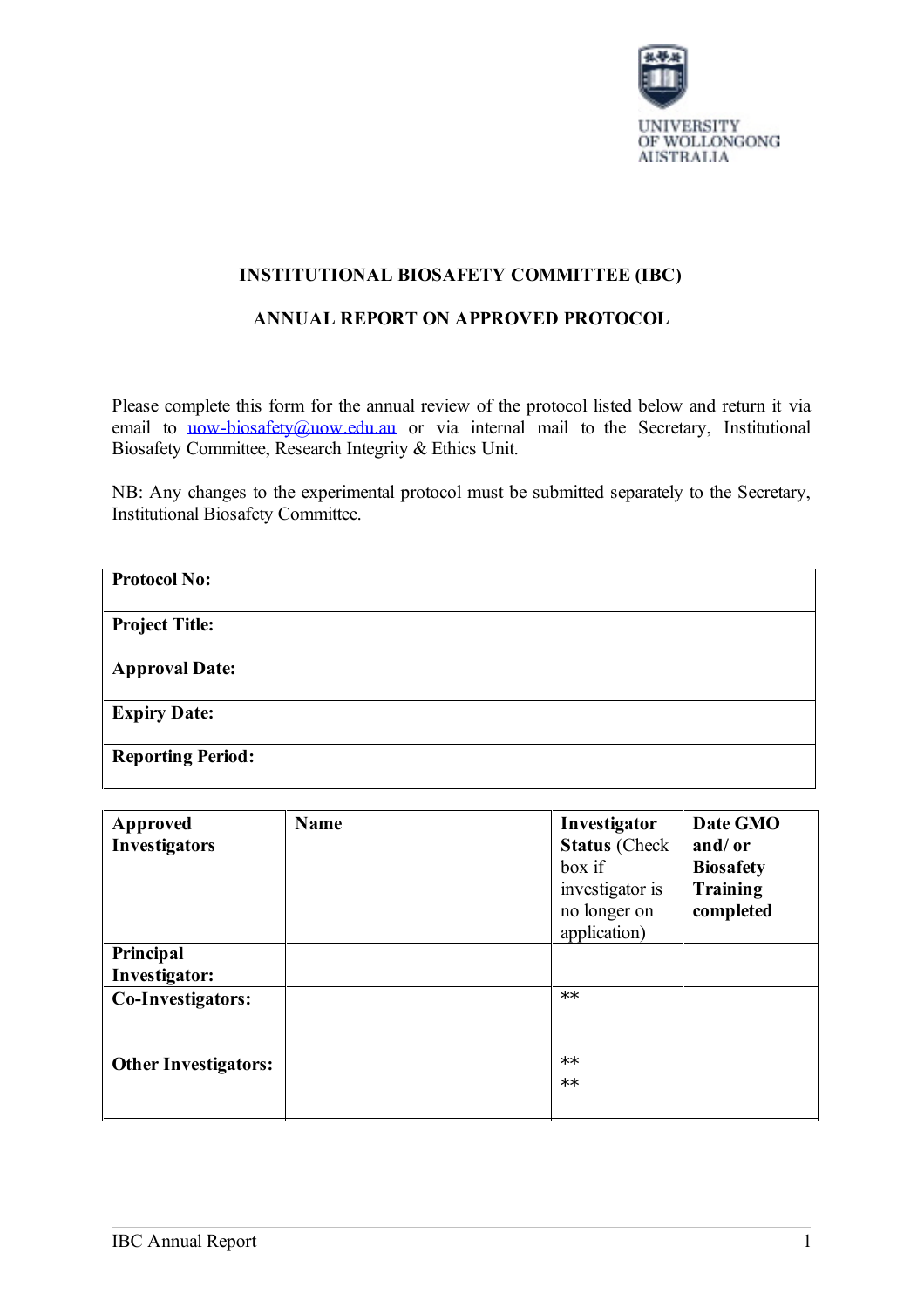#### **1. Status of Research (Tick one):**

| **                | Research project never begun                                 |
|-------------------|--------------------------------------------------------------|
| ∗∗                | In progress. Anticipated completion date of research project |
| $\overline{\ast}$ | Commenced but abandoned on                                   |
|                   | (Please give a brief reason why.)                            |

### **2. a) In the last 12 months have there been any significant changes to the protocol? If so, please provide details.**

### **b) In the last 12 months have there been any changes to the location or significant changes within the facility in which the protocol is carried out? If so, please provide details**

**c) In the last 12 months have there been any changes to organism(s) being used? If so, please provide details**

**d) Has the IBC been notified of any of these changes? (Include OGTR variation reference number, if applicable.)**

**3. Has storage location of GMO /Biohazard changed from original application? If yes, provide details**

**4. Comments from the Researcher regarding any aspect of their research are welcome.**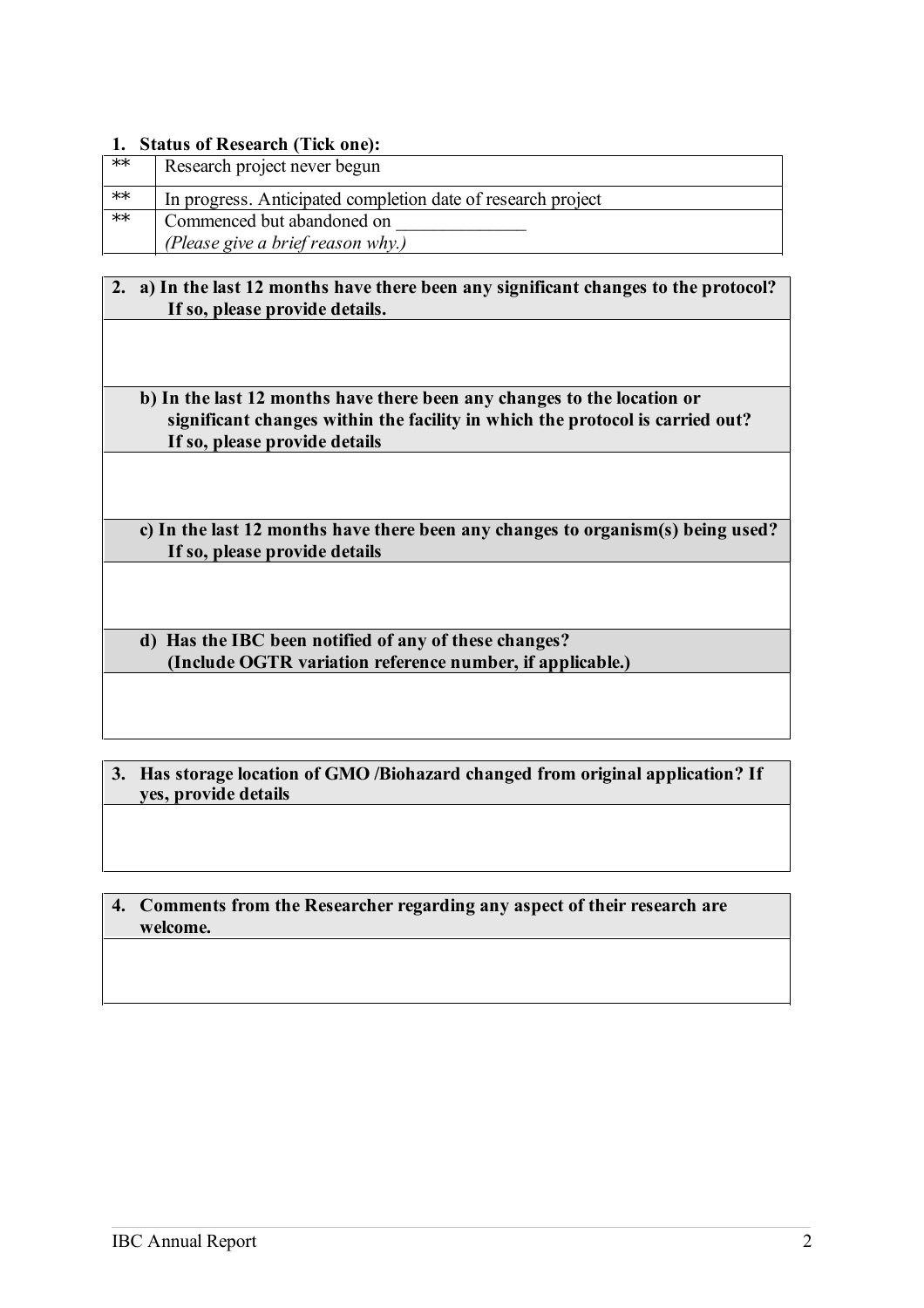## **5. LIST OF NEW RESEARCHERS INVOLVED IN THE PROJECT**

Please list the names of all staff and students who will be joining in the project, and give details of their training. All persons who will be working in a laboratory certified to use Biozhard  $\&$ GMO must complete the online Biosafety & GMO Training Course and satisfactorily pass both quiz. The training and quiz can be accessed on Moodle at: https://moodle.uowplatform.edu.au/course/view.php?id=1827. The enrolment key is 'Biosafety'.

Biosafety & GMO training **must** be refreshed every 5 years, via the online Biosafety & GMO Training course. Certificate of completion to be sent to uow-biosafety@uow.edu.au

Each person must also be provided with a local indu ction to the laboratory in questions and be listed as an authorised user for the laboratory. The project supervisor should be an academic employed at UOW and her/his tenure should cover the duration of the project.

#### **Note NLRD projects: addition and/or removal of researchers cannot be approved in an annual report. A new application must be submitted to the IBC.**

|              | Name | Date GMO Training<br>completed | <b>Date Biosafety</b><br><b>Training</b><br>completed |
|--------------|------|--------------------------------|-------------------------------------------------------|
| Principal    |      |                                |                                                       |
| Investigator |      |                                |                                                       |
| (Project     |      |                                |                                                       |
| Supervisor)  |      |                                |                                                       |

| Co-Investigator(s) |  |  |
|--------------------|--|--|
|                    |  |  |
|                    |  |  |

| Other Investigators<br>(including<br>support staff) |  |  |
|-----------------------------------------------------|--|--|
|                                                     |  |  |
|                                                     |  |  |
|                                                     |  |  |
|                                                     |  |  |
|                                                     |  |  |
|                                                     |  |  |
|                                                     |  |  |